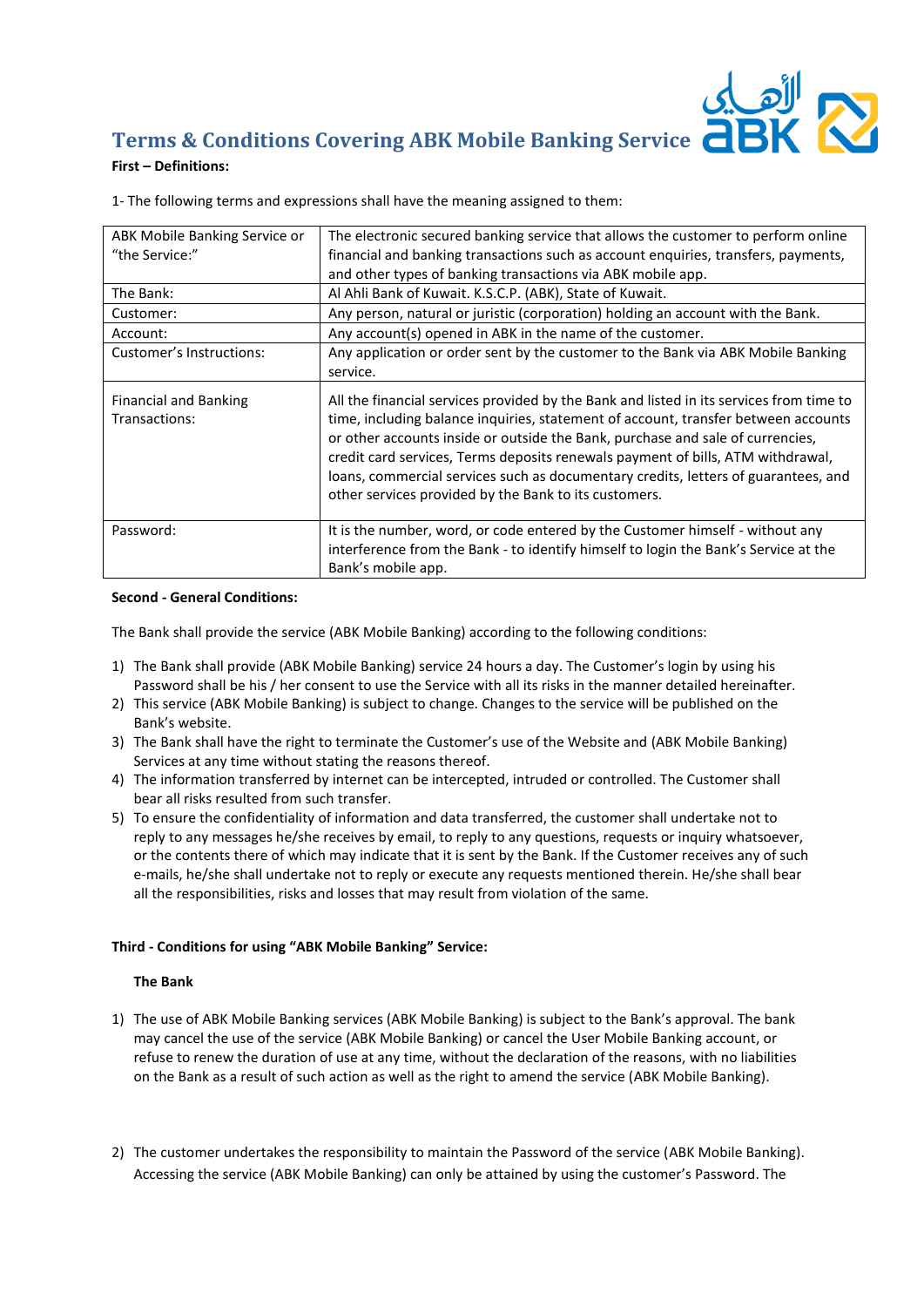customer acknowledges that he or she shall bear all the consequences related to the use of his or her Password to access Al-Ahli Bank of Kuwait's services. The use of the Password to access this service (ABK Mobile Banking) is considered a sufficient action to hold the customer responsible to all implications resulting from such action, regardless of whether the transactions were conducted by himself/herself or not. Therefore, the customer does not have the right to dispute the validity of transactions with the vindication of using the Password, unless the customer notifies the Bank before conducting such transactions of losing the Password or that he or she shared it with third parties and bears all damages arising from sharing such sensitive data or passing them over to the one of his or her affiliates or third parties, and is fully responsible for all the consequences of leakage, theft, loss, and misuse of the service (ABK Mobile Banking) and the Password as a result of that action. The customer commits to never respond or answer any text (SMS) messages, even those that claim or indicate that they are from the Bank, asking the customer to share or update his data of any type or content. In the case that the customer replies, then the customer is fully responsible and bears all the losses that may result from this response.

- 3) The customer agrees to keep in his account(s) with the Bank sufficient funds to cover all withdrawals, transfers or transactions relating to the use of the (ABK Mobile Banking) Service through the Password; the amount of the withdrawals, transfer or transactions should not exceed the limit that is specified by the Bank for daily withdrawals and may not-in any time, for the (ABK Mobile Banking) withdrawals or transfers or transactions, to exceed the credit balance of the customer's account.
- 4) All withdrawals, transfers and transactions effected using the (ABK Mobile Banking) service will be registered as applicable in the Bank on the customer's account(s) designated in the application and to any other customer's account(s) with the Bank; the Bank may debit any of the customer's credit accounts with the Bank towards settlement of the debit balance resulting from any transaction completed using the said service. Statements relating to withdrawals, transfers or transactions completed by the (ABK Mobile Banking) service will be considered conclusive evidence on the rights that the customer owes to the Bank and the customer agrees thereto.
- 5) The Bank will not be considered liable for any loss or damage that may result directly or indirectly as a result loss or damage arising directly or indirectly due to the malfunction to the service (ABK Mobile Banking) or in the case of rejecting the Password
- 6) In the In case of issuing additional cards or a User Mobile Banking Accounts and Passwords for use by other joint persons on the same joint account, each one will be treated as jointly responsible to the Bank for paying all withdrawals, transfers and transactions that are completed on this account using any of the said cards or using any of the related Passwords.
- 7) The customer may use the (ABK Mobile Banking) service for obtaining other services that may be announced from time to time by the Bank against fees and commissions charged by the Bank; the Bank may cancel or change these services related fees and commissions.
- 8) The service ABK Mobile Banking may be cancelled at any time in the case of loss or theft of the Password. In such case the bank may issue a new Password with new charges.
- 9) The Bank shall have the right to set aside at its discretion any transferred funds to the Customer's accounts in the event of any doubt that a money laundering operation is involved, without any responsibility on the Bank.
- 10)The legal representative of the Company shall send a letter to the Bank, stating the powers and number of users and access rights required for each of them. The Company shall be fully responsible for all the financial and banking transactions carried out by any user. The legal representative of the Company